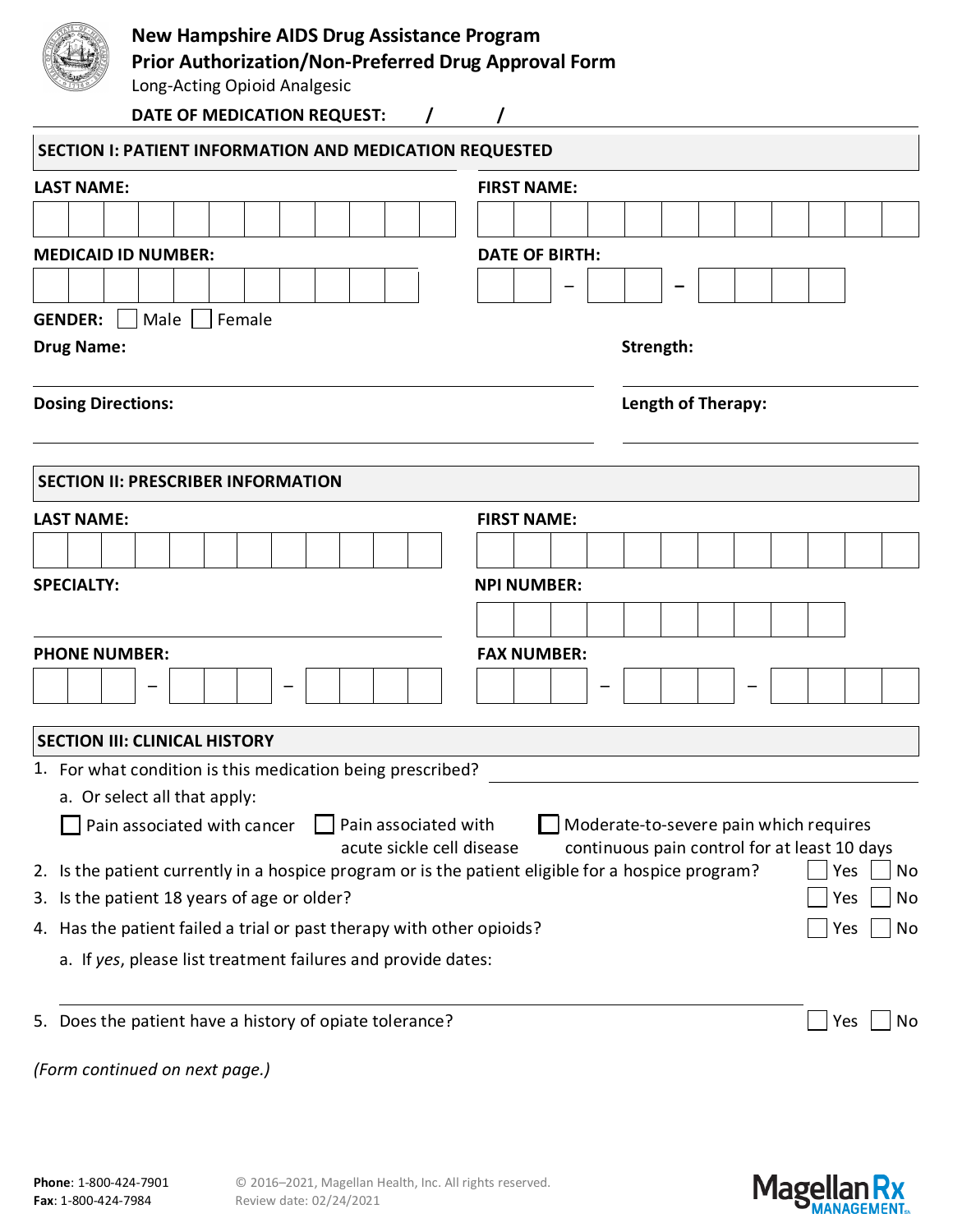|                        |       |                                                                                                                                                                                                                                                                                 | <b>New Hampshire AIDS Drug Assistance Program</b><br><b>Prior Authorization/Non-Preferred Drug Approval Form</b><br>Long-Acting Opioid Analgesic |  |  |  |  |  |                            |  |  |  |     |           |
|------------------------|-------|---------------------------------------------------------------------------------------------------------------------------------------------------------------------------------------------------------------------------------------------------------------------------------|--------------------------------------------------------------------------------------------------------------------------------------------------|--|--|--|--|--|----------------------------|--|--|--|-----|-----------|
|                        |       |                                                                                                                                                                                                                                                                                 | <b>DATE OF MEDICATION REQUEST:</b>                                                                                                               |  |  |  |  |  |                            |  |  |  |     |           |
|                        |       | <b>PATIENT LAST NAME:</b>                                                                                                                                                                                                                                                       |                                                                                                                                                  |  |  |  |  |  | <b>PATIENT FIRST NAME:</b> |  |  |  |     |           |
|                        |       |                                                                                                                                                                                                                                                                                 |                                                                                                                                                  |  |  |  |  |  |                            |  |  |  |     |           |
|                        |       | <b>SECTION III: CLINICAL HISTORY (Continued)</b>                                                                                                                                                                                                                                |                                                                                                                                                  |  |  |  |  |  |                            |  |  |  |     |           |
|                        | days? | 6. Do you attest that the NH Prescription Drug Monitoring Program has been reviewed in the last 60                                                                                                                                                                              |                                                                                                                                                  |  |  |  |  |  |                            |  |  |  | Yes | No        |
| 7.                     |       | Does the patient have a written pain agreement?                                                                                                                                                                                                                                 |                                                                                                                                                  |  |  |  |  |  |                            |  |  |  | Yes | No        |
|                        |       | 8. Has the patient tried and failed or is patient not a candidate for at least 3 of the following?<br>Provide details below:                                                                                                                                                    |                                                                                                                                                  |  |  |  |  |  |                            |  |  |  | Yes | No        |
| a. Topical NSAIDS:     |       |                                                                                                                                                                                                                                                                                 |                                                                                                                                                  |  |  |  |  |  |                            |  |  |  |     |           |
| b. Oral NSAIDS:        |       |                                                                                                                                                                                                                                                                                 |                                                                                                                                                  |  |  |  |  |  |                            |  |  |  |     |           |
| c. Oral Acetaminophen: |       |                                                                                                                                                                                                                                                                                 |                                                                                                                                                  |  |  |  |  |  |                            |  |  |  |     |           |
|                        |       | d. Transcutaneous electrical nerve stimulation:                                                                                                                                                                                                                                 |                                                                                                                                                  |  |  |  |  |  |                            |  |  |  |     |           |
|                        |       | 9. Has the patient been referred to a pain management clinic or other clinical specialist?                                                                                                                                                                                      |                                                                                                                                                  |  |  |  |  |  |                            |  |  |  | Yes | No        |
|                        |       | 10. Will the patient be prescribed concurrent naloxone?                                                                                                                                                                                                                         |                                                                                                                                                  |  |  |  |  |  |                            |  |  |  | Yes | No        |
|                        |       | 11. Is there any history of alcoholism, substance abuse, unapproved use of other drugs, lost or stolen<br>prescription medications, hoarding or diversion of drugs, obtaining drugs from multiple providers,<br>or unsanctioned dose escalations?<br>a. If yes, please explain: |                                                                                                                                                  |  |  |  |  |  |                            |  |  |  | Yes | <b>No</b> |
|                        |       |                                                                                                                                                                                                                                                                                 |                                                                                                                                                  |  |  |  |  |  |                            |  |  |  |     |           |

Provide any additional information that would help in the decision-making process. *If additional space is needed, please use a separate sheet.*

## **SECTION IV: NON-PREFERRED DRUG APPROVAL CRITERIA**

Chapter 188 of the Laws of 2004 requires that Medicaid only cover non-preferred drugs upon a finding of medical necessity by the prescribing physician. Chapter 188 requires that you base your determination of medical necessity on the following criteria.

Allergic reaction. **Describe reaction:**

Drug-to-drug interaction. **Describe reaction:**

Previous episode of an unacceptable side effect or therapeutic failure. **Provide clinical information:**

*(Form continued on next page.)*